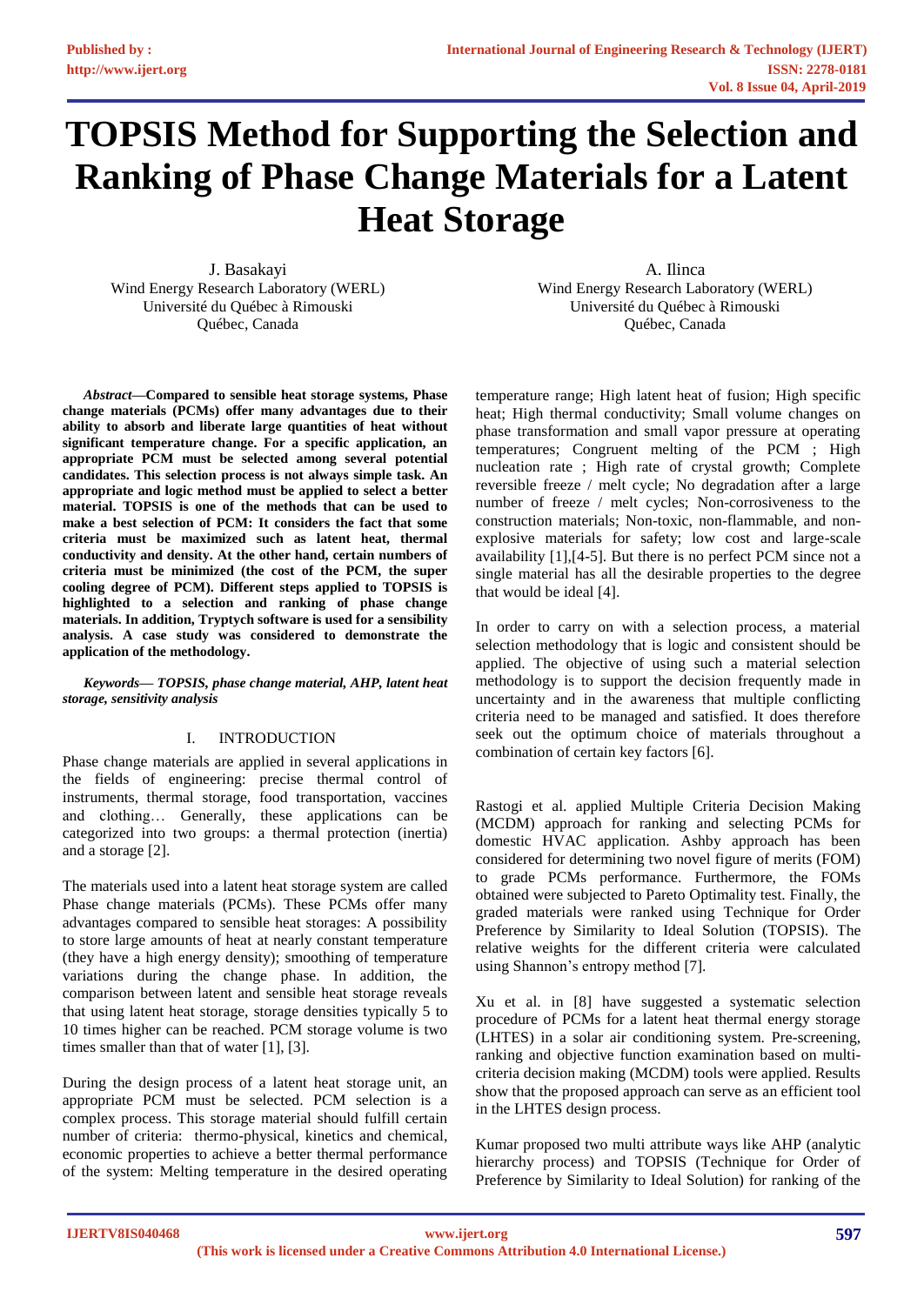chosen materials. In this study, same weights were considered for the criteria [9].

To select an optimal PCM, Wang et al., employed the VIKOR method. Stearic acid was determined to be the optimal PCM among the candidates for low-temperature thermal energy storage [11].

Khare et al. made use of a materials selection software based on multi-objective optimization methodology to identify potential PCM media for thermal energy storage. The results show that metals are highly suitable as PCMs for the duty considered (steam from  $400-750$ °C) [12].

The aim of this paper work is to demonstrate a methodology for selecting an appropriate PCM. The following steps are required for this methodology: 1. Pre-screen the potential PCMs; 2. Use the AHP to weight the criteria or attributes; 3. Ranking of alternative PCMs by TOPSIS; 4. Use a sensitivity analysis with Triptych software to understand how the final results would have changed if the weights of the criteria would have been different. A case study is considered for an application regarding the selection of a PCM for a latent heat storage.

#### II. METHODOLOGY

## *A. Pre screeing of the potential PCMs*

Many categories of PCMs can be found in literature. A decision maker has to select an appropriate PCM for a given application. To proceed on the selection process, a melting point in the desired operating temperature must be the first criterion that has to be considered. It should be below the temperature of the heat source and has to match the application to assure the energy storage.

Once the PCMs are selected as potential candidates with their properties such as latent heat capacity, density, specific heat, thermal conductivity… the next step is to exclude all the PCMs having missing data.

#### *B. Evaluation of the weight criteria*

Analytic Hierarchy Process (AHP) will be used to determine the weight of different attributes that are considered. The most used criteria for PCM selection are latent heat capacity, density, specific heat, thermal conductivity and cost.

AHP was developed by Saaty in 1980. It is a multi-criteria decision-making method. The steps to be followed in order to apply AHP are [13]:

Step 1: A decision matrix and derive priorities (weights) for the criteria must be constructed: Different criteria chosen for the application are compared pairwise with respect to the desired goal in order to derive their weight. A check of the consistency of judgments must be done.

To build a matrix, each entry of this matrix is based on Saaty's nine-point scale presented in **Table 1**. In addition, the comparison matrix depends on the decision maker's judgment concerning the relative importance of different criteria. The criterion in row i  $(i = 1, 2... n)$  is ranked relative to each of the criteria represented by the n columns.

G forms the evaluation matrix (n x n) obtained from the pairwise comparison. For a given element from the matrix G,  $g_{ii}$  (i, j = 1, 2... n) shows the relative importance of criterion i respecting criterion j. It has to be noted that when a criterion is compared with itself; for example, density to density, the input entry in the matrix is always assigned the value 1. Therefore, the main diagonal entries of the pair-wise comparison matrix are all 1.

TABLE 1 PREFERENCE SCALE OF PAIR WISE COMPARISON [13]

| Intensity of relative importance | Definition                                               |
|----------------------------------|----------------------------------------------------------|
|                                  | Equally important                                        |
| 3                                | Moderately important                                     |
| 5                                | Strongly important                                       |
|                                  | Very strongly important                                  |
| 9                                | <b>Extremely important</b>                               |
| 2.4.6.8                          | Intermediate judgment between two<br>adjacent judgements |

Step 2: Normalization of the matrix by dividing each entry from the column of the pairwise comparison matrix by its column sum.

Step 3: Evaluate the average each row of the normalized matrix. These row averages form the relative weight wi( i  $=1,2...$ ) of alternative preferences respecting each criterion.

Step 4: Verification of the level of consistency. If w is the column vector of the relative weight, comparison matrix G is consistent if:  $G.W = n.W$ 

Matrix X is a n-dimensional column vector. It represents the weight sum of each alternative considered separately and considering each criterion:

$$
G := \begin{pmatrix} 1 & g_{12} & \cdots & g_{1n} \\ g_{21} & 1 & \cdots & g_{2n} \\ \cdots & \cdots & \cdots & \cdots \\ g_{n1} & g_{n2} & \cdots & 1 \end{pmatrix}
$$
 (1)

$$
g_{ij} \neq 0
$$
 and  $g_{ji} = \frac{1}{g_{ij}}$   
\n $X = GW = \begin{pmatrix} 1 & g_{12} & \cdots & g_{1n} \\ g_{21} & 1 & \cdots & g_{2n} \\ \vdots & \vdots & \ddots & \vdots \\ g_{n1} & g_{n2} & \cdots & 1 \end{pmatrix} \begin{pmatrix} w_1 \\ w_2 \\ \vdots \\ w_n \end{pmatrix} = \begin{pmatrix} c_1 \\ c_2 \\ \vdots \\ c_n \end{pmatrix}$  (3)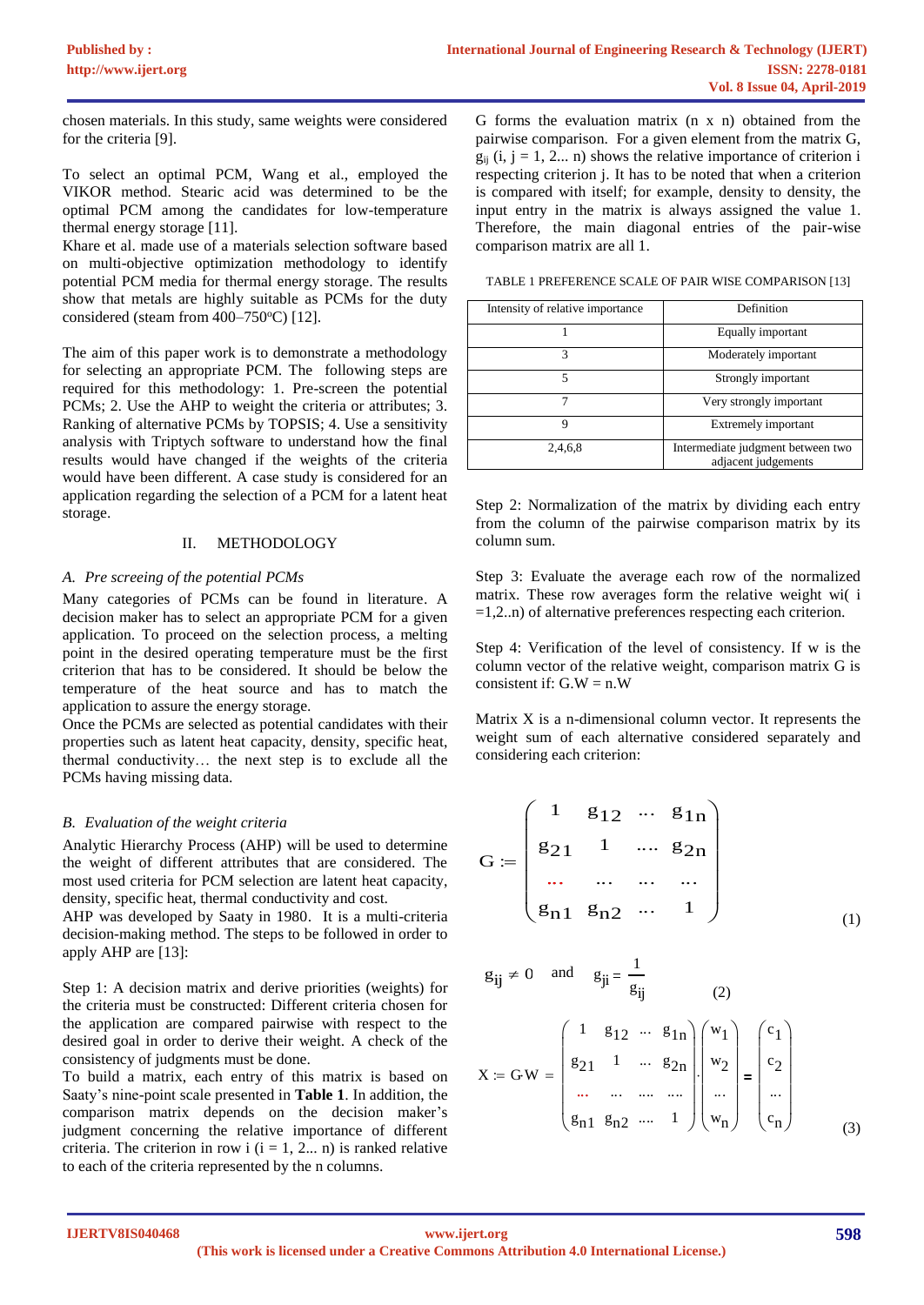Step 5: Evaluation of the consistency values (CV) for the cluster of alternatives It is represented by the vector:

$$
CV_i = \frac{c_i}{w_i} \tag{4}
$$

Step 6: Calculation of the eigenvalue  $\lambda_{\text{max}}$ :

$$
\lambda_{\max} = \frac{\sum_{i=1}^{i=n} CV_i}{n}
$$
 (5)

Where n is the number of compared elements.

Step 7**:** Calculation of the consistency index (CI). It should be noted that the quality of the out of the AHP method is strictly related to the consistency of the pair wise comparison judgements:

$$
CI = \frac{(\lambda_{\text{max}} - n)}{n - 1} \tag{6}
$$

Step 8: Use the random inconsistency (RI) index from **Table 2** below:

TABLE 2: RANDOM INCONSISTENCY INDEX FOR DIFFERENT MATRIX SIZES [13], [22]:

| Matrix<br>size(n) |      |      |      |     | س    | O    |      | Ō    |      |      |
|-------------------|------|------|------|-----|------|------|------|------|------|------|
| RI                | 0.00 | 0.00 | 0.58 | 0.9 | 1.12 | 1.24 | 1.32 | 1.41 | 1.45 | 1.49 |

Step 9**:** Determination the consistency ratio (CR) defined as:

$$
CR = \frac{CI}{RI} \tag{7}
$$

 $CR$  should be  $< 0.1$  for the degree of comparison consistency to be acceptable. If CR is greater than 0.1, the evaluation procedure has to be repeated to improve consistency ratio.

#### *C*. *Evaluation of alternative by TOPSIS*

TOPSIS stands for Technique for Order of Preference by Similarity to Ideal Solution. It is classified as a multi-criteria decision analysis method. Hwang and Yoon developed this method in 1981 [14-15]. Furthermore, TOPSIS has been applied satisfactorily across different applications: Supply Chain Management and Logistics, Design, Engineering and Manufacturing Systems, Business and Marketing Management, Health, Safety and Environment Management,

Human Resources Management, Energy Management, Chemical Engineering, Water Resources Management [16].

The principle behind TOPSIS is that the selected alternative should be as close to the ideal solution as possible and as far from the negative-ideal solution as possible. The ideal solution is derived as a composite of the best performance values exhibited (in the decision matrix) by any alternative for each attribute. The negative-ideal solution consists of the composite of the worst performance values [21-22].

The following inputs are needed in order to apply the TOPSIS method are:

- m alternatives, n criteria and the score of each
	- alternative with respect to each criterion.

If  $x_{ii}$  is the score of option i with respect to criterion j, therefore the following matrix is obtained:

$$
X = (x_i) \quad m \times n \text{ matrix.} \tag{8}
$$

And J consists of a set of benefit attributes or criteria (more is better) and J' forms a set of negative attributes or criteria (less is better)

The TOPSIS method is based on the following five computation steps [16]:

Step 1: Gathering the performances of the alternatives on the different criteria and normalization of decision matrix.

Normalize scores from the following expression:

$$
r_{ij} = \frac{x_{ij}}{\left(\sum_{i} x_{ij}^{2}\right)}
$$
 for i = 1, ..., m; j = 1, ..., n (9)

Where  $r_{ij}$  and  $x_{ij}$  are respectively the normalized and the original scores of decision matrix.

Step 2**:** Construction of the weighted normalized decision matrix.

Consider a set of weights for each criteria  $w_i$  for  $j = 1...n$ .

each column of the normalized decision matrix will be multiplied by its associated weight. An element of the new matrix is obtained:

$$
V_{ij} = w_j r_{ij} \tag{10}
$$

Step 3: Evaluation of the positive ideal solution (PIS) and negative ideal solution (NIS).

-Positive ideal solution (PIS): 
$$
A^* = \{v_1^*, \dots v_n^*\}
$$
 (11)  
where  $v_j^* = \{ \max_i(v_{ij}) \text{ if } j \in J; \min_i(v_{ij}) \text{ if } \in J' \}$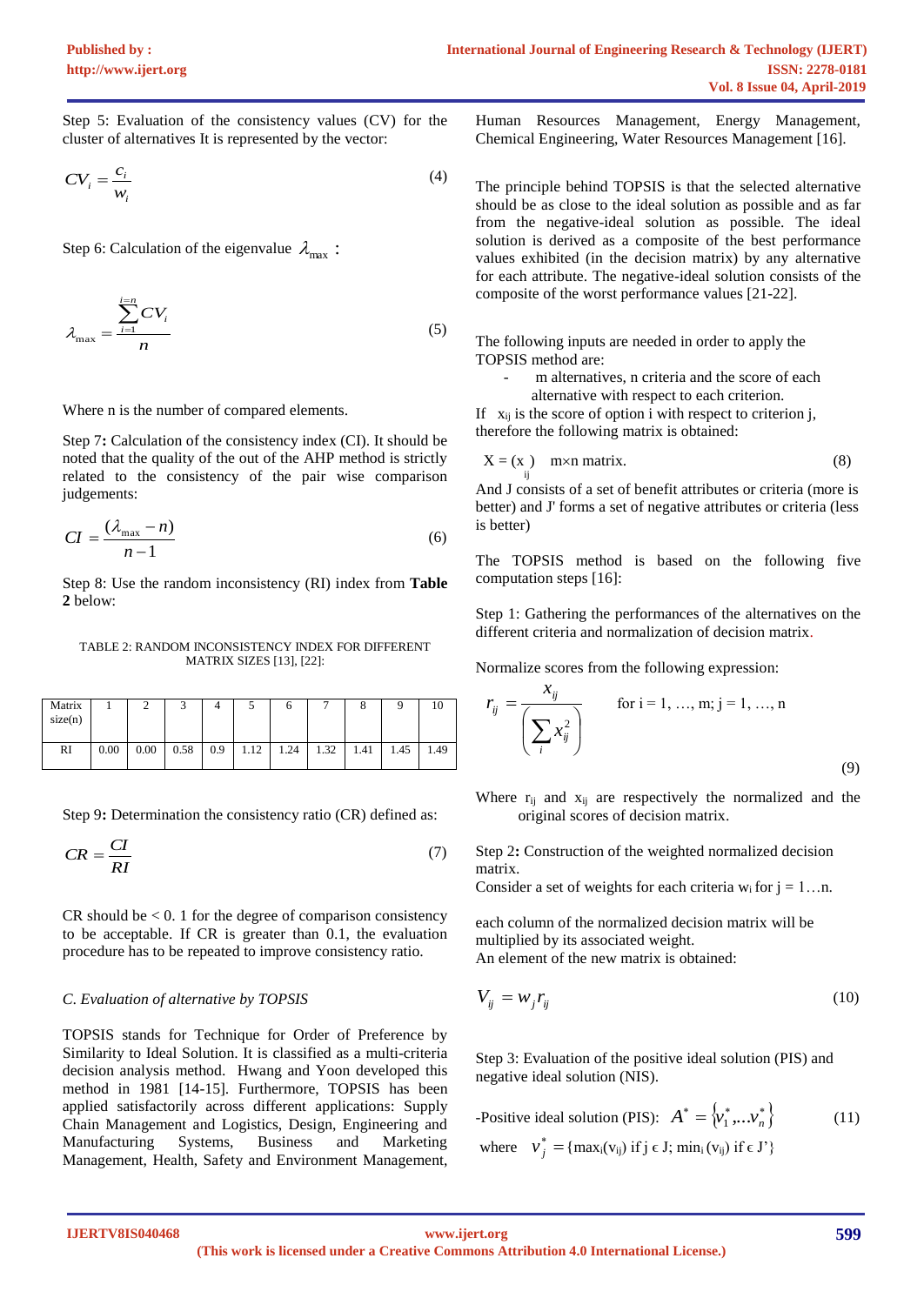-Negative ideal solution (NIS):  $A = \langle v_1, \dots v_n \rangle$  (12)

where  $v_j' = \{ \min_i (v) \text{ if } j \in J; \max_i (v) \text{ if } j \in J' \}$ ij ij Step 4: Calculation of the separation measures for each

alternative.

The separation from the ideal alternative is calculated from:

$$
S_i^* = \left[ \sum_j \left( v_j^* - v_{ij} \right)^2 \right]^{\frac{1}{2}} \text{ for } i = 1...m \tag{13}
$$

Similarly, the separation from the negative ideal alternative is evaluated from:

$$
S_i = \left[ \sum_j (\nu_j - \nu_{ij})^2 \right]^{\frac{1}{2}} \text{ for } i = 1...m \tag{14}
$$

Step 5**:** Evaluation of the relative closeness to the ideal solution  $C_i^*$ :

$$
C_i^* = \frac{S_i^*}{\left(S_i^* + S_i^*\right)} \qquad \text{with } 0 \prec C_i^* \prec 1 \tag{15}
$$

Step 6**:** Based on the decreasing values of closeness coefficient obtained, alternatives are ranked from the most valuable to worst.

#### *C. Sensitivity analysis*

Since the final priority will be strongly influenced by the weights given to the respective criteria, it is useful to perform a "what-if" analysis to see how the results would have changed if the weights of the criteria would have been different [13].

Therefore, different scenario must be considered, and the priorities analysed.

A software called Triptych allows to implement the TOPSIS method and enables a to make a sensitivity analysis.

Triptych is the informational engine of the SDI Tools suite that defines the opportunity for product development by translating abstract customer requirements to concrete design requirements. Triptych processes information that is entered in special Excel worksheets and the results become a key part of the product development process [23].

Some of the capabilities of Triptych are: Requirements tools such as AHP. TOPSIS is one of the design tools used in Triptych.

The methodology applied for sensitivity analysis is summarized in three levels:

- 1. Use Triptych software to evaluate the ranking of different selected alternatives with to the weight obtained using AHP and compare the result with those obtained from the TOPSIS method
- 2. Change the weight for the attribute in the range in Triptych and assess the ranking in comparison to the result obtained in step 1. And evaluate that the total of the weight is always 100.
- 3. Suggest a better choice of PCM.

#### **III. CASE STUDY**

A case study is considered to demonstrate the methodology. A problem consists of selecting an appropriate phase change material (PCM) and ranking all the selected alternatives that could be found in the literature for a specific application. This PCM will be suitable for a latent heat storage used for an absorption refrigeration machine. A PCM with a melting point in the range of 100 to  $120^{\circ}$  C is suitable for a latent heat storage with a reference to ammonia-refrigeration absorption refrigeration cycle. As shown on Fig.1, an absorption refrigeration machine needs a heat source to operate.



Fig.1: Schematic of integrated solar latent heat storage system for the absorption refrigeration machine

If solar energy is used to power this refrigeration machine, it is relevant to have a thermal storage that could be utilized during night time or when the sun does not shin.

For this case, the following criteria are considered: latent heat capacity, density, specific heat, thermal conductivity and cost.

From different literatures, the following alternatives or options are identified (**Table 2):**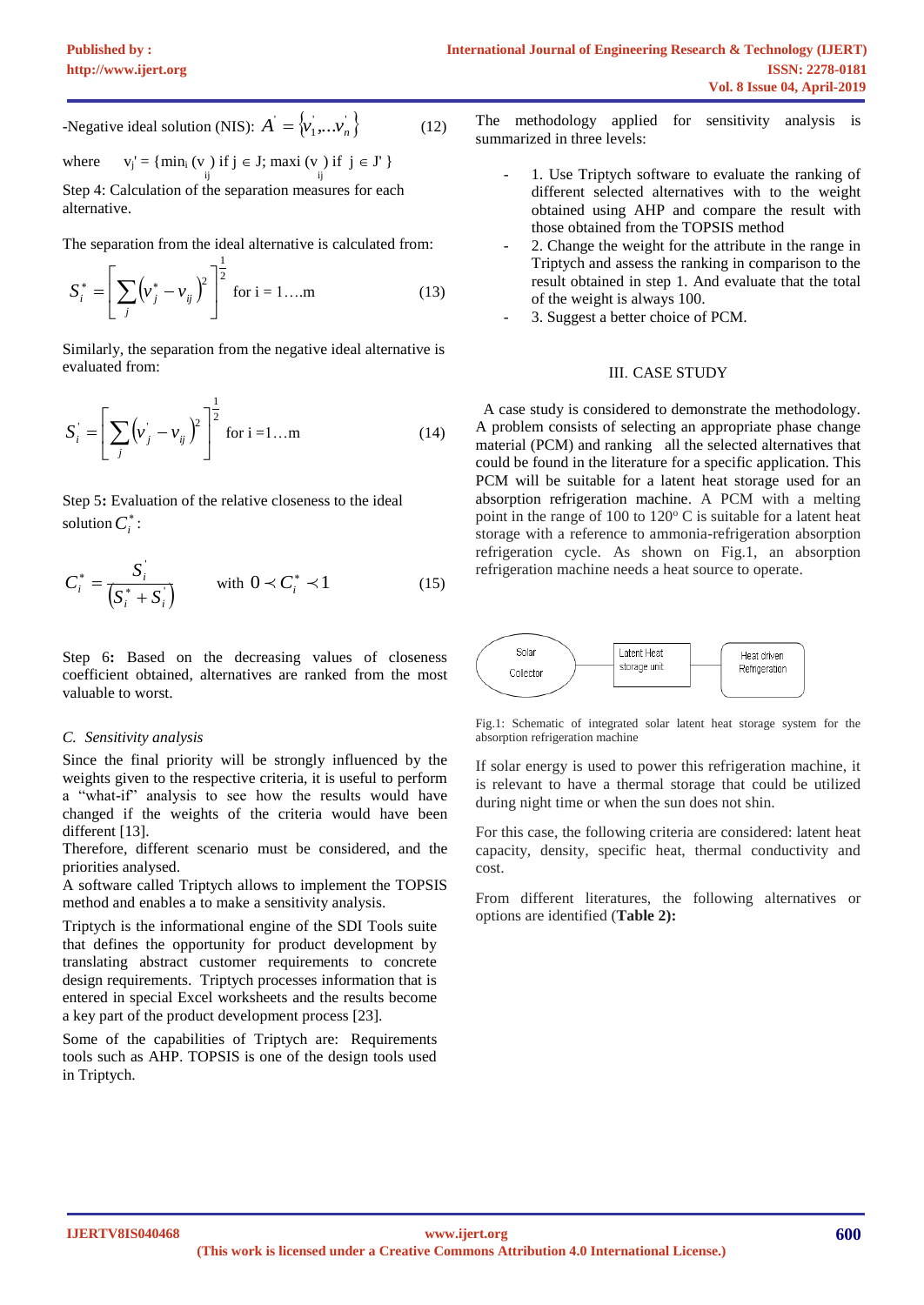| PCM type                       | $MP[^{\circ}C]$ | LH [kJ/kg] | $D[kq/m^3]$ | SH[kJ/Kg.K] | TC[W/m.K]   | $C$ [ $f/m^3$ ] | References |
|--------------------------------|-----------------|------------|-------------|-------------|-------------|-----------------|------------|
| Oxalic acid                    | 105             | 356        | 1900        | 1.62        | $0.134^{a}$ | 524             | [17],[18]  |
| Erythritol                     | 117             | 340        | 1450        | 2.25        | 0.73        | 1287            | [17]       |
| Oxalic acid Dihydrate          | 105             | 264        | 1653        | 2.11        | 0.90        | 339             | [17]       |
| Magnesium Chloride Hexahydrate | 117             | 150        | 1570        | 2.00        | 0.70        | 56              | [17]       |
| Urea-NH <sub>4</sub> Cl        | 102             | 214        | 1348        | 1.77        | 0.76        | 174             | $[17]$     |
| Urea- $K_2CO_3$                | 102             | 206        | 1415        | 1.66        | 0.78        | 269             | [17]       |
| $U$ rea- $KNO3$                | 109             | 195        | 1416        | 1.66        | 0.81        | 255             | $[17]$     |
| Urea-NaCl                      | 112             | 230        | 1372        | 1.72        | 0.82        | 180             | [17]       |
| Urea-KCl                       | 115             | 227        | 1370        | 1.69        | 0.83        | 197             | [17]       |

TABLE 2: SELECTED ALTERNATIVES

In Table 2, MP is the melting point, LH is the latent heat capacity, D is the density, SH is the specific heat, TC is the thermal conductivity and C is the cost with their respective SI unit.

### IV. RESULTS AND DISCUSSIONS

Table 3 provides the decision matrix of different criteria which are latent heat, density, specific heat, thermal conductivity and cost.

#### TABLE 3: DECISION MATRIC OF CRITERIA

|    | L.H   | D     | <b>SH</b> | <b>TC</b> | Ć |
|----|-------|-------|-----------|-----------|---|
|    |       | g     |           | 5         | 5 |
|    | 0.111 |       | 3         | 0.333     |   |
| HC | 0.143 | 0.333 |           | 0.2       |   |
|    | 0.2   | 3     | 5         |           |   |
|    | 0.2   |       |           |           |   |

From Table 3, Latent heat capacity is considered extremely important than density criteria. Therefore 9 means that value 9 is of relative importance for latent heat (LH) compared with Density (D) (i.e.  $g_{12} = 9$ ) and the value 1/9 is of relative importance for density (D) compared with latent heat (LH)  $(i.e. g_{21}=1/9).$ 

$$
a + b = \gamma \tag{1}
$$

Note that the equation is centered

TABLE 4: NORMALIZED MATRIX FROM PAIR WISE COMPARISON OF CRITERIA

|    | LH    | HC    | TC    |       | W     |       | CV    | C     | RI   | CR   |
|----|-------|-------|-------|-------|-------|-------|-------|-------|------|------|
| W  | 0.605 | 0.412 | 0.664 | 0.556 | 0.573 | 3,211 | 5,604 |       |      |      |
| D  | 0.067 | 0.176 | 0.044 | 0.111 | 0.094 | 0.498 | 5,294 |       |      |      |
| HC | 0.086 | 0.059 | 0.027 | 0.111 | 0.061 | 0.308 | 5,049 | 0.101 | 1.12 | 0.09 |
| TC | 0.121 | 0.294 | 0.133 | 0.111 | 0.174 | 0.975 | 5,601 |       |      |      |
| C  | 0.121 | 0.059 | 0.133 | 0.111 | 0,099 | 0,543 | 5,481 |       |      |      |

Step 2 to 9 for TOPSIS method is summarized in Table 4: a normalized matrix is obtained, and the relative weight is evaluated. And finally, the level of consistency is checked. w<sup>i</sup> represents the relative weight of each criterion. Latent heat capacity is the dominant criterion with 57.3 %. Thermal conductivity is the second with 17.4%. Cost, density and heat capacity are respectively the third, fourth and fifth place.

The consistency ratio CR is 0.09 < 0.1. The level of consistency is acceptable.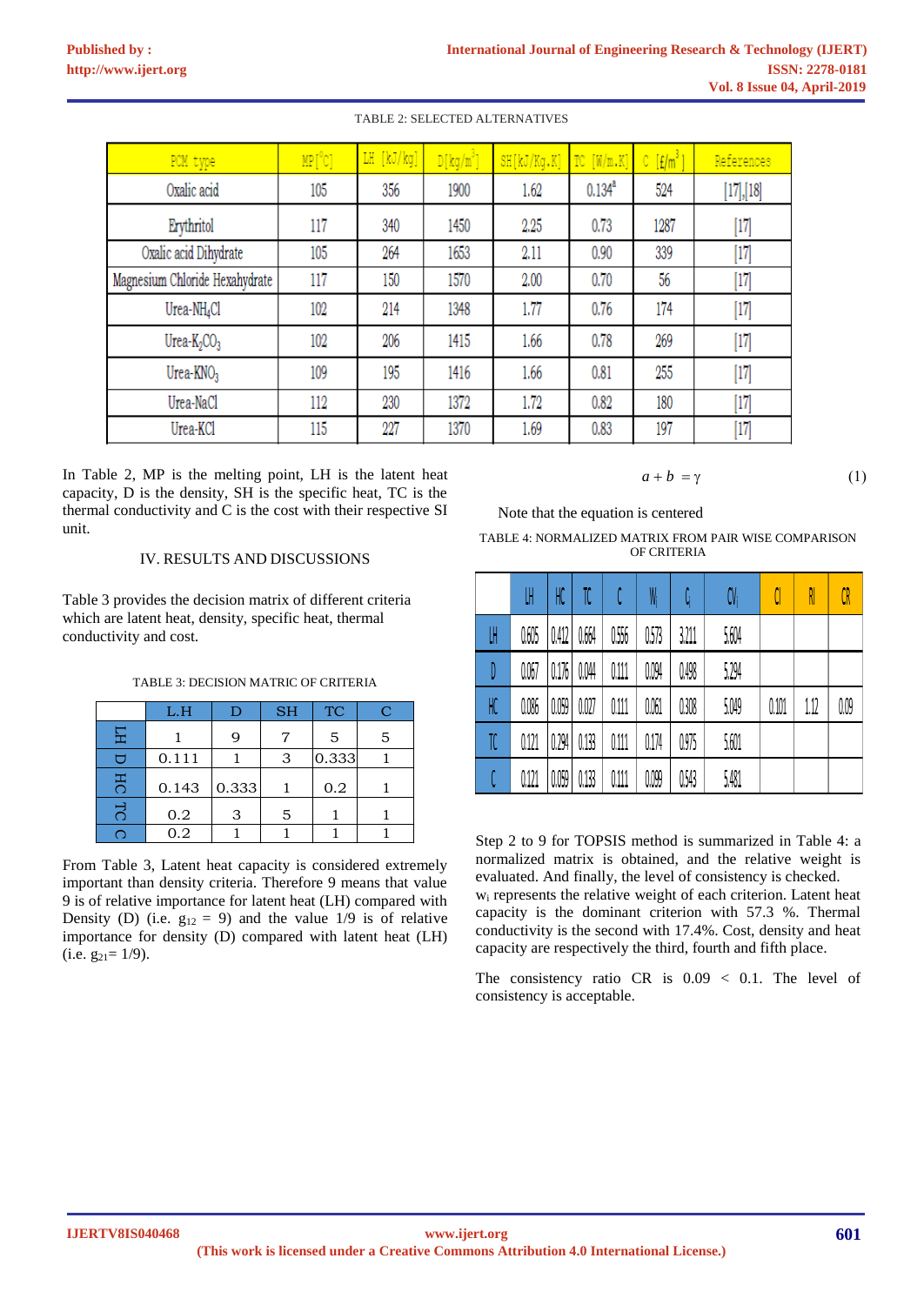#### TABLE 5: DECISION MATRIX

|                  | LH | $\overline{D}$ | SH | <b>TC</b> | $\overline{C}$ |
|------------------|----|----------------|----|-----------|----------------|
| Alt <sub>1</sub> | 9  | 9              |    | 3         | 2              |
| At 2             | 8  |                | 6  |           |                |
| Alt <sub>3</sub> |    |                | 6  | 8         | 3              |
| Alt 4            | 6  |                |    | 8         | 6              |
| At 5             | 6  | 3              |    |           | 6              |
| Alt 6            | ٢  |                |    |           |                |
| Alt <sub>7</sub> |    |                |    |           |                |
| At 8             |    |                |    | 8         |                |
| Alt <sub>9</sub> |    |                |    |           |                |

Alt  $1 =$  Oxalic acid; Alt  $2 =$  Erythritol; Alt  $3 =$  Oxalic acid Dihydrate; Alt  $4 =$  Urea- NaCl; Alt  $5 =$  Urea – KCl; Alt  $6 =$ Urea –K2CO3; Alt  $7 =$  Urea- NH4Cl; Alt  $8 =$  Urea – KNO3; Alt  $9$  = Magnesium chloride.

9 alternatives (options) and 5 attributes/criteria and the score of each option with respect to each criterion is available in this matrix (Table 5).

#### TABLE 6: FIRST STEP FOR NORMALIZATION OF DECISION MATRIX

|                                       | LH      | D        | <b>SH</b> | TC       | C        |
|---------------------------------------|---------|----------|-----------|----------|----------|
| Alt 1                                 | 81      | 81       | 25        | 9        | 4        |
| Alt 2                                 | 64      | 25       | 36        | 49       | 1        |
| Alt 3                                 | 49      | 49       | 36        | 64       | 9        |
| Alt 4                                 | 36      | 25       | 25        | 64       | 36       |
| Alt 5                                 | 36      | 9        | 25        | 49       | 36       |
| Alt 6                                 | 25      | 16       | 25        | 49       | 16       |
| Alt 7                                 | 25      | 4        | 25        | 49       | 49       |
| Alt 8                                 | 16      | 16       | 25        | 64       | 25       |
| Alt 9                                 | 4       | 9        | 36        | 49       | 81       |
| $\Sigma$ $\mathbf{x}^2$ <sub>ij</sub> | 336     | 234      | 258       | 446      | 257      |
| $(\sum x^2_{ii})^{1/2}$               | 18,3303 | 15,29706 | 16.06238  | 21,11871 | 16.03122 |

Table 6 is the first step for the normalization of decision matrix. The last two rows show respectively the sum of the squared of each entry in a given column and the square root of the results obtained in the previous row.

The next step is the normalization of the decision matrix.

TABLE 7: NORMALIZATION OF THE DECISION MATRIX

|                  | LH       | D        | SH       | <b>TC</b> | C        |
|------------------|----------|----------|----------|-----------|----------|
| Alt 1            | 0,49099  | 0,588348 | 0,311286 | 0,142054  | 0,124757 |
| Alt 2            | 0,436436 | 0,32686  | 0,373544 | 0,343203  | 0,062378 |
| Alt <sub>3</sub> | 0.381881 | 0,457604 | 0,373544 | 0,392232  | 0,187135 |
| Alt 4            | 0.327327 | 0,32686  | 0,311286 | 0,392232  | 0,37427  |
| Alt 5            | 0,327327 | 0,196116 | 0,311286 | 0,343203  | 0,37427  |
| Alt 6            | 0.272772 | 0,261488 | 0,311286 | 0,343203  | 0.249513 |
| Alt 7            | 0.272772 | 0,130744 | 0,311286 | 0,343203  | 0,436648 |
| Alt 8            | 0.218218 | 0,261488 | 0,311286 | 0,392232  | 0,311891 |
| Alt <sub>9</sub> | 0,109109 | 0,196116 | 0,373544 | 0,343203  | 0,561405 |

Table 7, in order to normalize each entry of decision matrix is 2 1/2

divided by  $(\Sigma x)$  to get r ij ij

This is done by using equation [1].

Multiply each column of the normalized decision matrix by its associated weight in Table 8 by using equation [2].

TABLE 8: WEIGHTED NORMALIZED DECISION MATRIX

|                  | TABLE 8: WEIGHTED NORMALIZED DECISION MATRIX<br>LH | D        | SH       | <b>TC</b> | C        |
|------------------|----------------------------------------------------|----------|----------|-----------|----------|
| Alt 1            | 0,281337                                           | 0,055305 | 0,018988 | 0,024717  | 0,012351 |
| Alt $2$          | 0,250078                                           | 0,030725 | 0,022786 | 0,059717  | 0,006175 |
| Alt <sub>3</sub> | 0,218818                                           | 0,043015 | 0,022786 | 0,068248  | 0,018526 |
| Alt 4            | 0,187558                                           | 0,030725 | 0,018988 | 0,068248  | 0,037053 |
| Alt $5$          | 0,187558                                           | 0,018435 | 0,018988 | 0,059717  | 0,037053 |
| Alt $6$          | 0,156299                                           | 0,02458  | 0,018988 | 0,059717  | 0,024702 |
| Alt <sub>7</sub> | 0,156299                                           | 0,01229  | 0,018988 | 0,059717  | 0,043228 |
| Alt <sub>8</sub> | 0,125039                                           | 0,02458  | 0,018988 | 0,068248  | 0,030877 |
| Alt <sub>9</sub> | 0,062519                                           | 0,018435 | 0,022786 | 0,059717  | 0,055579 |

Determine the ideal and negative ideal solutions

Positive ideal solution (PIS):

 $A^* = \{0.281337; 0.055305; 0.022786; 0.006175\}$ 

Negative ideal solution (NIS):

 $A = \{0.062956; 0.01229; 0.018988; 0.024717; 0.055579\}$ 

Determine separation from ideal solution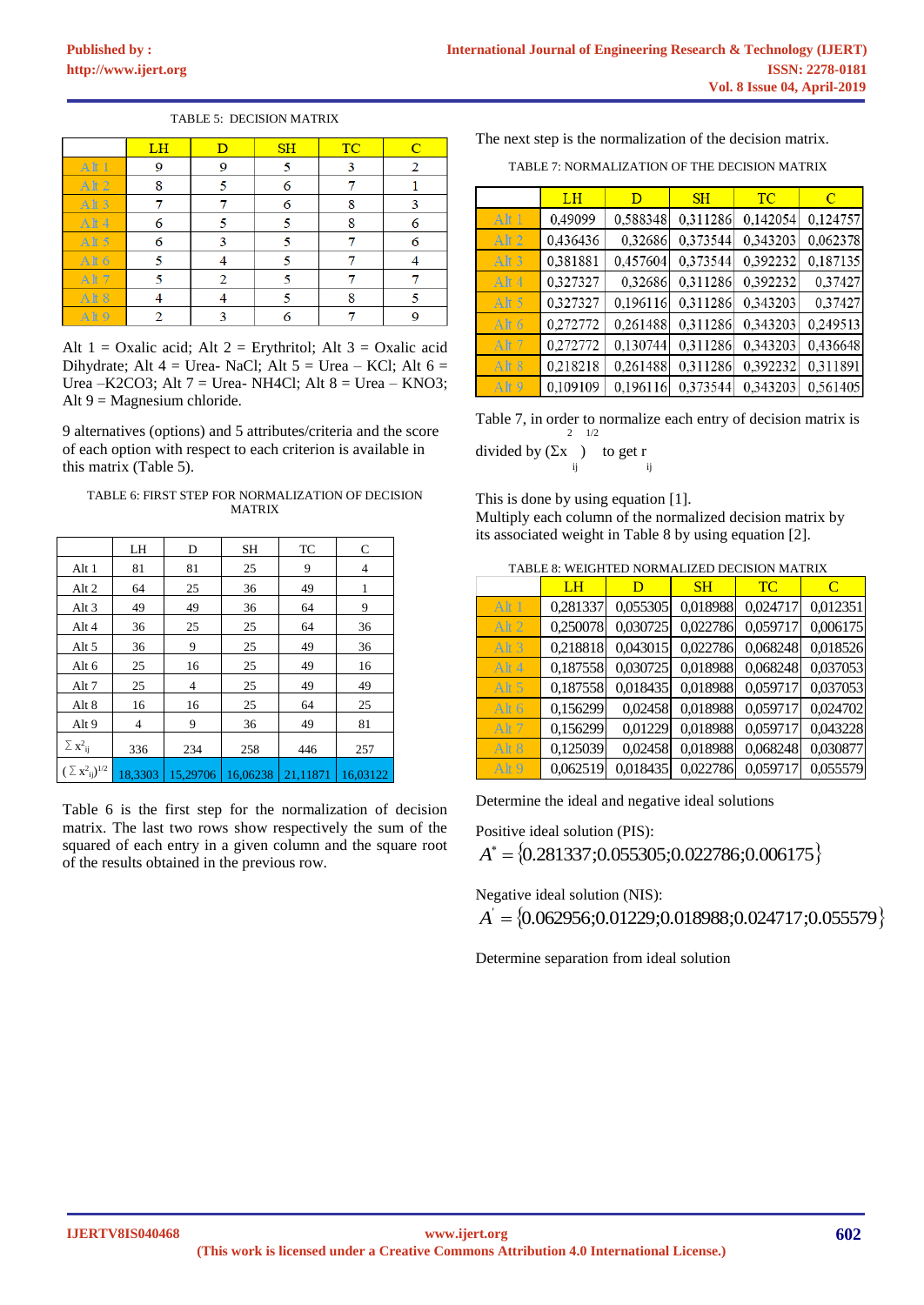|                 | <b>LH</b>    | D           | <b>SH</b>   | <b>TC</b>    | $\mathbf C$ | $\sum$ (v <sup>*</sup> <sub>i</sub> -v <sub>ii</sub> ) <sup>2</sup> | $(\sum (v^*_{j} - v_{ij})^2)^{1/2}$ |
|-----------------|--------------|-------------|-------------|--------------|-------------|---------------------------------------------------------------------|-------------------------------------|
| At1             | $2.09E - 13$ | 6.511E-14   | 1.44212E-05 | 0.001895     | 3,81417E-05 | 0.001947474                                                         | 0,044130199                         |
| Alt2            | 0,000871     | 0,000604183 | 2,63897E-14 | 7,28E-05     | 2,02638E-13 | 0,001548003                                                         | 0,039344668                         |
| Alt3            | 0.00372      | 0,000151049 | 2,63897E-14 | $1,67E-13$   | 0,000152556 | 0,004023562                                                         | 0,063431554                         |
| At 4            | 0,008551     | 0,000604183 | 1,44212E-05 | $1,67E-13$   | 0,000953432 | 0,010122625                                                         | 0,100611255                         |
| At 5            | 0.008551     | 0.001359403 | 1,44212E-05 | 7.28E-05     | 0.000953432 | 0.010950616                                                         | 0,104645192                         |
| Alt $6$         | 0.015363     | 0.000944033 | 1,44212E-05 | 7.28E-05     | 0,000343242 | 0.016737407                                                         | 0,12937313                          |
| At 7            | 0.015363     | 0,001850295 | 1,44212E-05 | 7.28E-05     | 0,001372936 | 0.018673363                                                         | 0,136650514                         |
| At 8            | 0.024157     | 0,000944033 | 1,44212E-05 | $1.67E - 13$ | 0,000610201 | 0,025725666                                                         | 0,160392225                         |
| Ah <sub>9</sub> | 0,04769      | 0,001359403 | 2,63897E-14 | 7.28E-05     | 0,00244076  | 0,051563253                                                         | 0,227075434                         |

## TABLE 9: SEPARATION FROM THE POSITIVE IDEAL ALTERNATIVE

In Table 9, the separation from the ideal alternative is evaluated in the last column.

i

Determine separation from negative ideal solution S

|                  | <b>LH</b>  | D          | SH          | <b>TC</b>              | $\mathbf C$ |          | $\sum (v'_i - v_{ij})^2 \left[ \left( \sum (v'_i - v_{ij})^2 \right)^{1/2} \right]$ |
|------------------|------------|------------|-------------|------------------------|-------------|----------|-------------------------------------------------------------------------------------|
| At 1             | 0,04769    | 0,00185    | 2,19687E-13 | 1,7541E-13             | 0,001869    | 0,051409 | 0,226736406                                                                         |
| At 2             | 0,035671   | 0,00034    | 1,4426E-05  | 0,001225025            | 0,002441    | 0,039691 | 0,199225832                                                                         |
| Alt <sub>3</sub> | 0,024771   | 0,000944   | 1,4426E-05  | 0,001894984            | 0,001373    | 0,028998 | 0,17028738                                                                          |
| Alt4             | 0,015854   | 0,00034    | 2,19687E-13 | 0,001894984            | 0,000343    | 0,018432 | 0,135763712                                                                         |
| Alt 5            | 0.015854   | 3,78E-05   | 2,19687E-13 | 0,001225025            | 0,000343    | 0,01746  | 0,132135321                                                                         |
| Alt 6            | 0,008918   | 0,000151   | 2,19687E-13 | 0,001225025            | 0,000953    | 0,011247 | 0,106052757                                                                         |
| Alt <sub>7</sub> | 0,008918   | $3,22E-15$ | 2,19687E-13 | 0,001225025            | 0,000153    | 0,010295 | 0,101465698                                                                         |
| Alt <sub>8</sub> | 0,003963   | 0,000151   | 2,19687E-13 | 0,001894984            | 0,00061     | 0,00662  | 0,081361088                                                                         |
| Alt <sub>9</sub> | $1,67E-14$ | 3,78E-05   |             | 1,4426E-05 0,001225025 | $2,64E-15$  | 0,001277 | 0,035738089                                                                         |

TABLE 10: SEPARATION FROM NEGATIVE IDEAL SOLUTION

In Table 10, the separation from the negative alternative is evaluated in the last column.

Calculate the relative closeness to the ideal solution using equation [7].

TABLE 11: RELATIVE CLOSENESS TO THE IDEAL SOLUTION

|                  | $\mathrm{C}^*$ | Ranking |
|------------------|----------------|---------|
| Alt1             | 0,837078       | 1       |
| Alt <sub>2</sub> | 0,835082       | 2       |
| Alt 3            | 0,728599       | 3       |
| Alt 4            | 0,574357       | 4       |
| At 5             | 0,55805        | 5       |
| Alt 6            | 0,450472       | 6       |
| Alt 7            | 0,426118       | 7       |
| Alt 8            | 0,336546       | 8       |
| Alf9             | 0,135983       | 9       |



Fig.2 Ranking of alternatives – TOPSIS method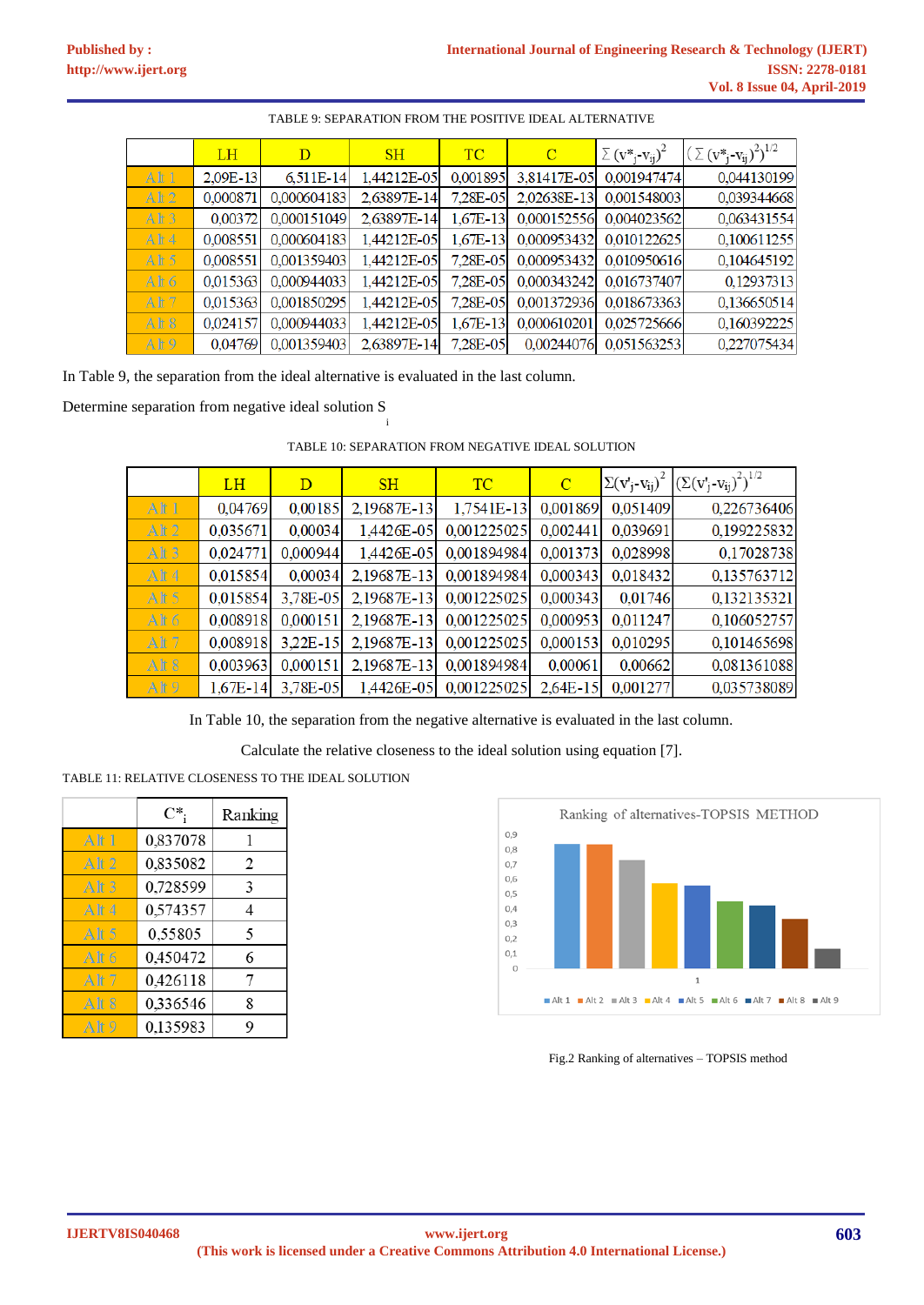Based on this result provided on Table 11 and Fig.2, Oxalic acid is the best candidate PCM. It is follows by 2. Erythritol, 3. Oxalic acid dehydrate; 4. Urea- NaCl; 5. Urea-KCl;

6. Urea-K<sub>2</sub>CO<sub>3</sub>; 7. Urea-NH<sub>4</sub>Cl; 8. Urea- KNO<sub>3</sub>, 9. Magnesium chloride.

From the evaluation done previously using TOPSIS method, the dominant criterion is latent heat with 57.3%. If the local weight is changed, how does it affect the ranking?

Triptych software for the sensitivity analysis. And the following scenario are considered:

- 1. Compare the results from TOPSIS and Triptych.
- 2. All the criteria with the same weight;
- 3. Cost has 57.3 % of the total weight;
- 4. Thermal conductivity has 57.3 % of the total weight;
- 5. Density has 57.3 % of the total weight;
- 6. Specific heat has 57.3% of the total weight.
- 7. Slightly change of the criteria weight from the AHP result



Fig.3 Results considering the weight criteria obtained for TOPSIS method

In Fig.3, the entries are the properties as it was identified in literature. The software exports the results for the weight criteria from AHP requirements and a goal must be specified. Latent heat, specific heat, density, thermal conductivity must be maximised, and cost must be minimised. At the bottom, a ranking is obtained. Results are closely the same as obtained for TOPSIS method in Table 11. Only exception is between AL 7 and AL 8 that change the rank.



Fig.4 Results considering the same weight criteria